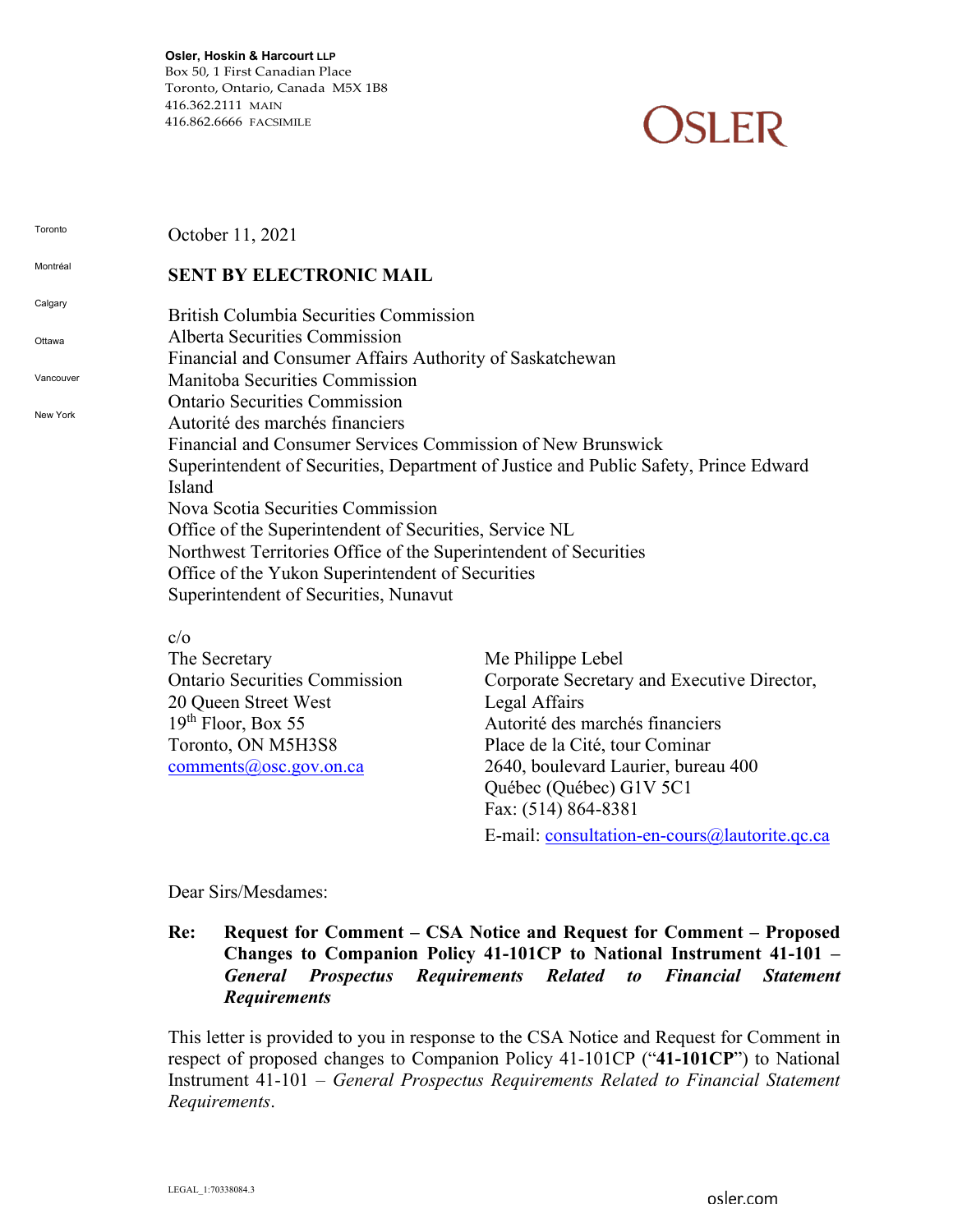## **OSLER**

Page 2

We appreciate the opportunity to provide this comment letter and hope that our submissions will be of assistance.

We are highly supportive of the CSA's proposed amendments to 41-101CP. If adopted, we believe the amendments would be one of the most impactful initiatives of the CSA to date to reduce the regulatory burden on issuers seeking to become reporting issuers by way of a long form prospectus. Inconsistent interpretation of the primary business requirements set out in NI 41-101 and of the CSA guidance set out in 41-101CP has resulted in uncertainty, an unlevel playing field and increased costs for issuers when additional financial statements and MD&A are required as a result of the primary business requirements. We believe the CSA's proposal will remove a significant burden on Ontario-based issuers seeking to pursue an initial public offering and facilitate greater harmonization with the interpretation of the primary business requirements in jurisdictions outside of Ontario.

We support the confirmation by the CSA of the circumstances set forth in Section 5.3(1) of 41-101CP for which the primary business requirements are considered to be triggered. We also support the confirmation by the CSA of the circumstances set out in example 1 where a reasonable investor would not regard Acquisition A to be the primary business of the issuer.

Given the significant burden that issuers face when complying with the primary business requirements, we strongly support the implementation of the proposed changes to 41- 101CP as soon as possible.

At the same time, however, we note that the proposed amendments to 41-101CP create a small number of ambiguities that could continue to impose additional burden upon issuers seeking to conduct an initial public offering which could continue to result in the need to engage in discussions with Staff. We believe that limited revisions to address the issues below should not result in a material delay in the adoption of the changes to 41- 101CP by the CSA.

### *Section 5.3(1)*

We have concerns regarding the change in current section  $5.3(1)(c)$  to its new formulation in 5.3(1)(d). In particular, the removal of the reference to "significant acquisition" in the new formulation potentially creates a different standard for the application of the rules for financial statement inclusion. We suggest that the CSA consider reinserting reference in section 5.3(1)(d) to "significant acquisition" and further that the CSA make clear that the application of section  $5.3(1)(d)$  is relevant only to a transaction that constitutes a "significant acquisition" under National Instrument 51-102 (i.e. that it must exceed at least two of the three significance tests set out in NI 51-102 in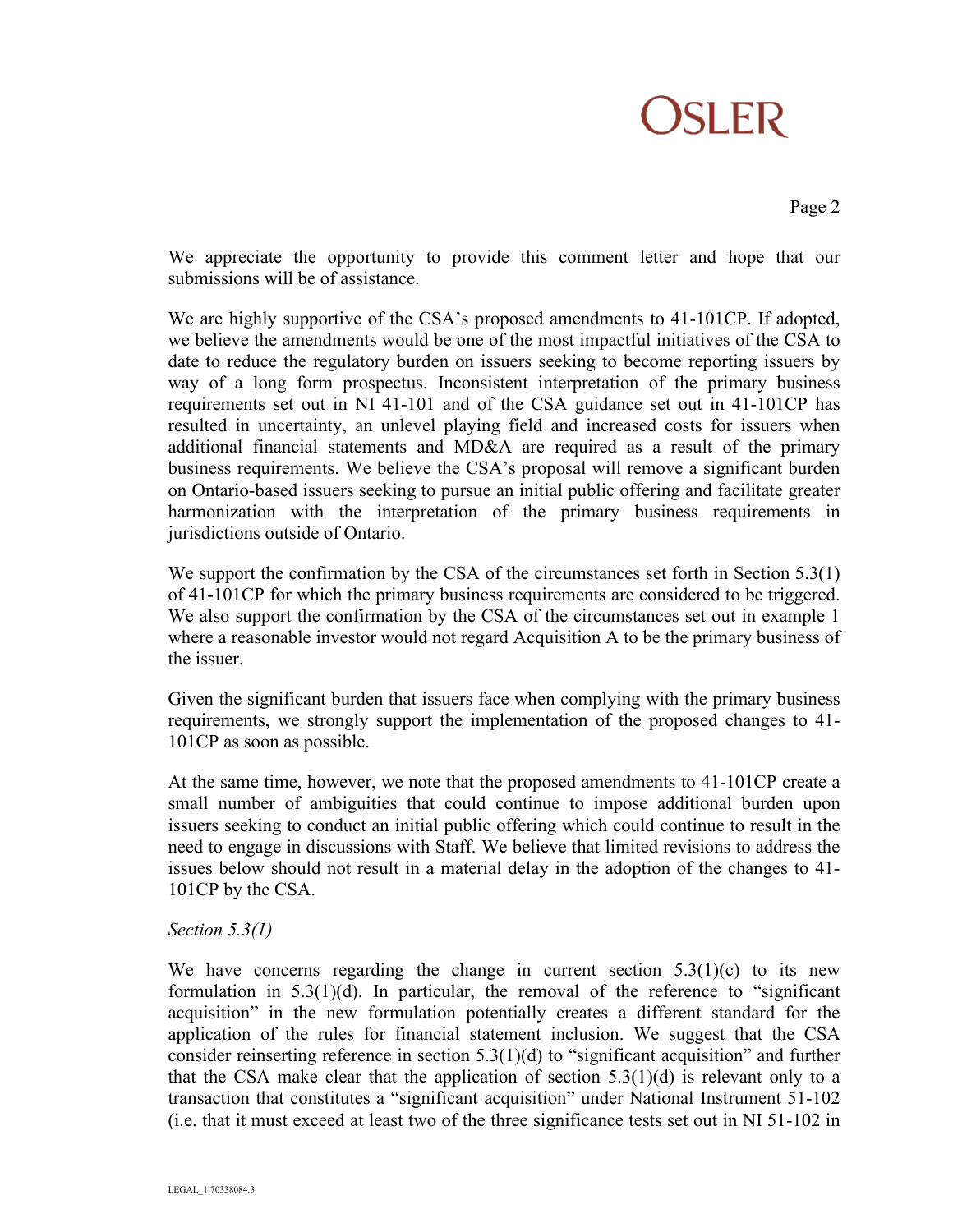### **OSLER**

Page 3

order to potentially be considered an acquisition that could engage the requirements of section  $5.3(1)(d)$ .

Further, while we appreciate the CSA may be seeking to create a "catch-all" clause through the inclusion of new section  $5.3(1)(e)$  to allow the CSA to apply the primary business requirements in appropriate cases, we have questions as to how this section should and will be interpreted given its potentially broad scope. Although new example 2 is a helpful fact pattern with respect to the CSA's views regarding the application of section 5.3(1)(e), there is no clear guidance as to how "changes the primary business of the issuer" may be interpreted by staff, particularly in light of the reference to a transaction that is "less than the 100% significance threshold....". We do not believe that the CSA was seeking to create a "backdoor" primary business trigger with the inclusion of section  $5.3(1)(e)$ , but do suggest that  $41-101CP$  would benefit from further clarification as to what changes may trigger the application of the primary business requirements at a percentage below 100%. For example, at a minimum, we recommend that the CSA apply a "fundamental change" standard in this new language to ensure that acquisitions or changes that modify or supplement the primary business not be inadvertently captured.

We also submit that the paragraph immediately following the enumerated examples in section 5.3(1) creates the potential for further uncertainty. We understand that one of the principal benefits of the proposed amendments to 41-101CP is to reduce the burden on issuers and CSA staff of engaging in pre-filing discussions. The reference in the paragraph following the enumerated examples (with several other references in the proposed 41-101CP to such discussions) suggests that there may be ambiguity in the rules. While it may be challenging to provide additional guidance with respect to the areas of concern that the CSA may be seeking to address through the inclusion of the paragraph, we suggest that both the CSA and issuer community are better served with more explicit guidance.

### *Section 5.7*

We are concerned with the expansion of section 5.7 of 41-101CP and the change in tone of the language (for example, changing references from "an issuer may find it necessary" to "an issuer may be required" and "we may require") and suggest that the section be reverted with respect to the formulation of these expressions to put the onus on an issuer to make applicable determinations. However, more concerning, notwithstanding the references to "in exceptional circumstances" are the new obligations in section 5.7(2), which could require the inclusion of additional financial information in order to meet the full, true and plain disclosure standard. The inclusion of this new section also has the potential to create, rather than reduce, uncertainty for issuers, particularly given that the examples provided are not uncommon. We encourage the CSA to review the enumerated